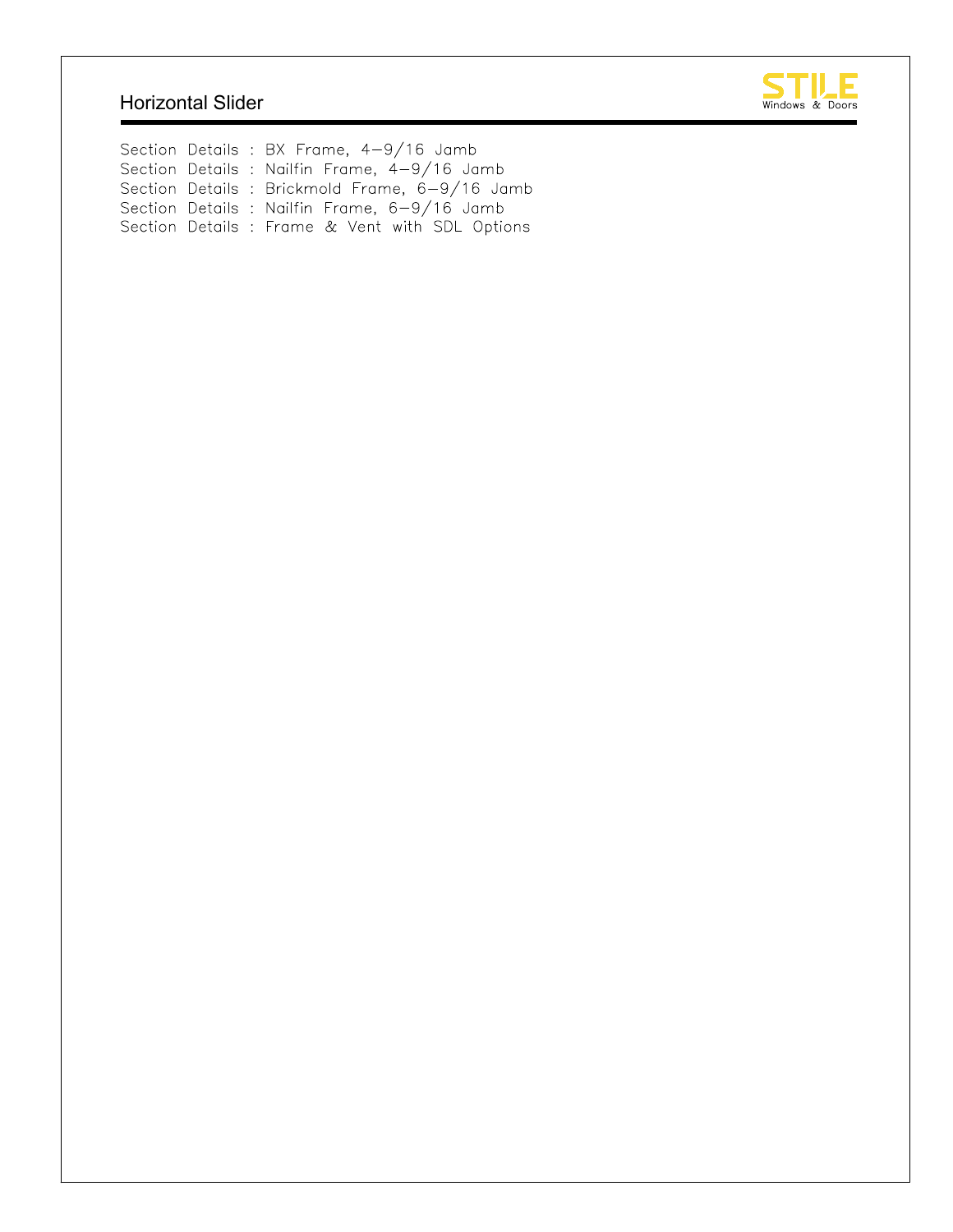



Head & Sill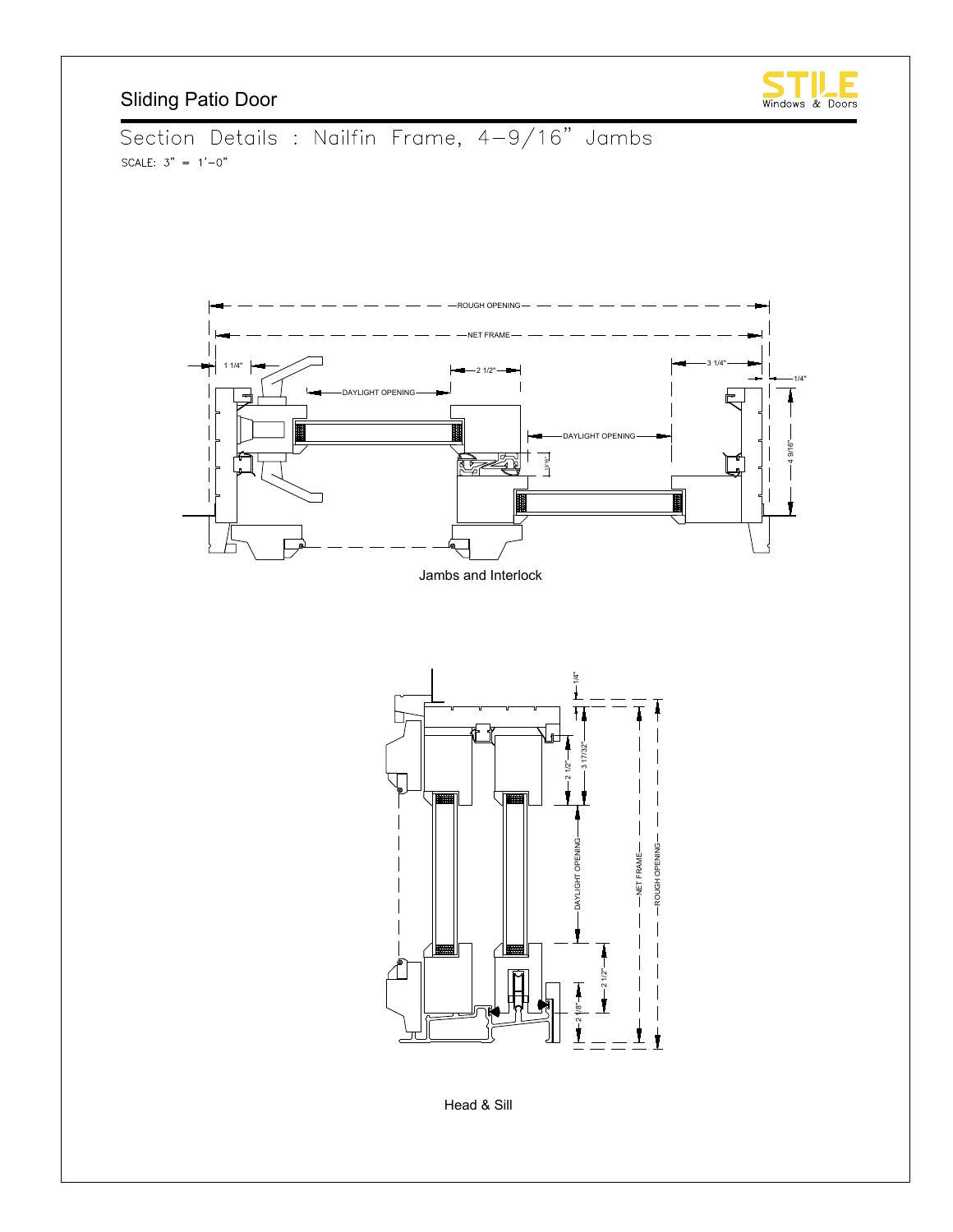

Section Details : Brickmold Frame, 6-9/16" Jambs SCALE:  $3" = 1'-0"$ 



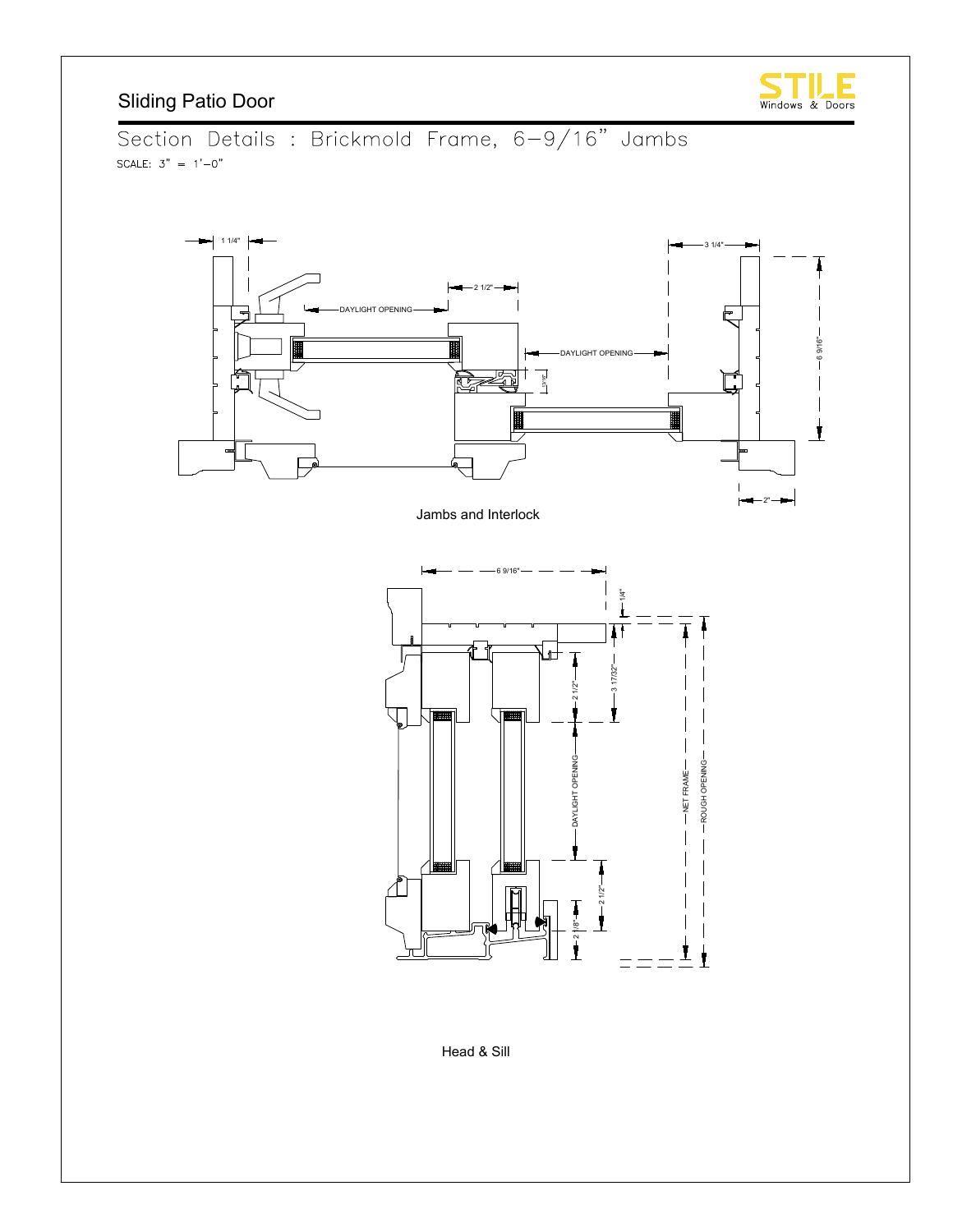







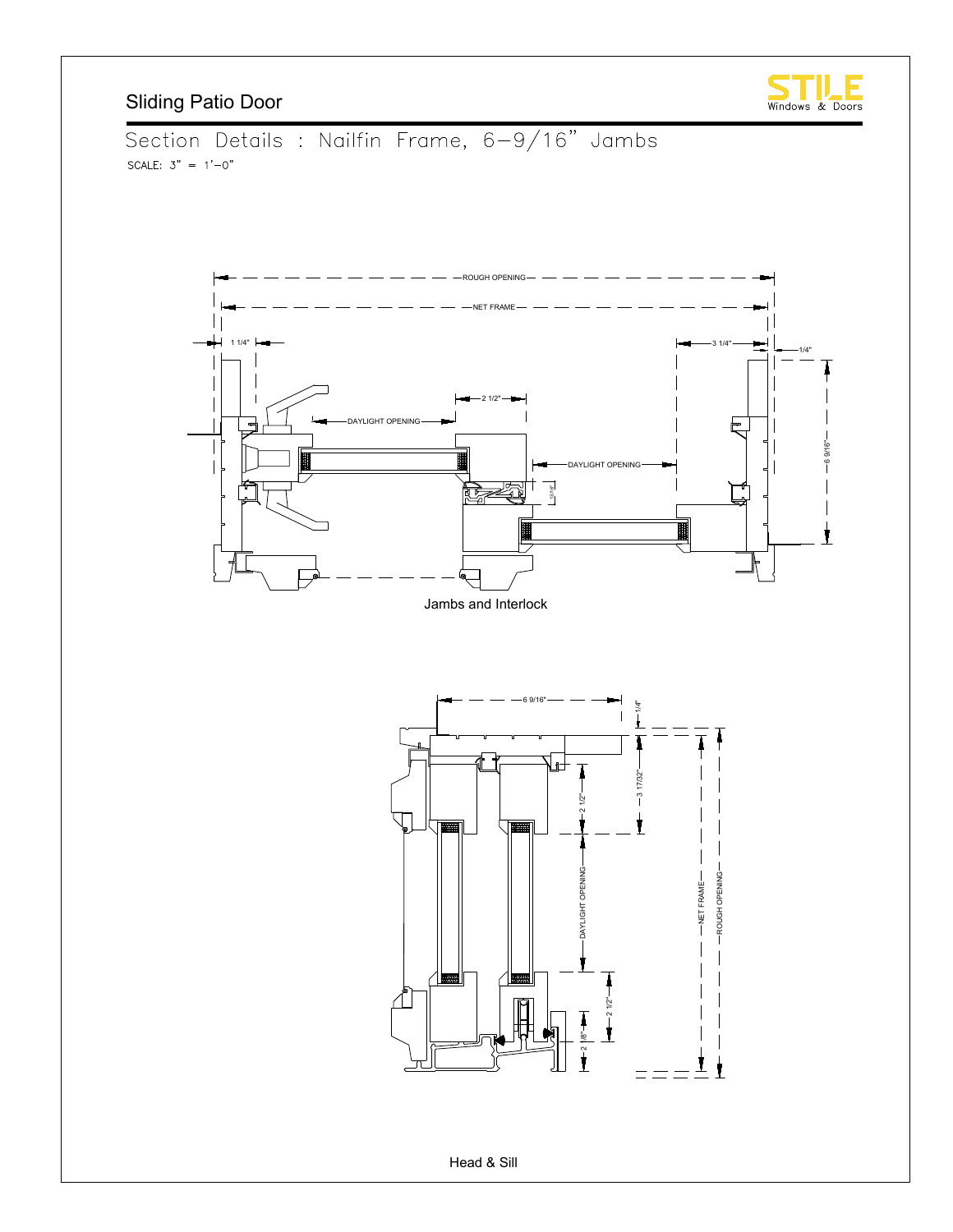

Section Details : BX Frame, OXX, 9-1/4" Jambs SCALE:  $3" = 1'-0"$ 

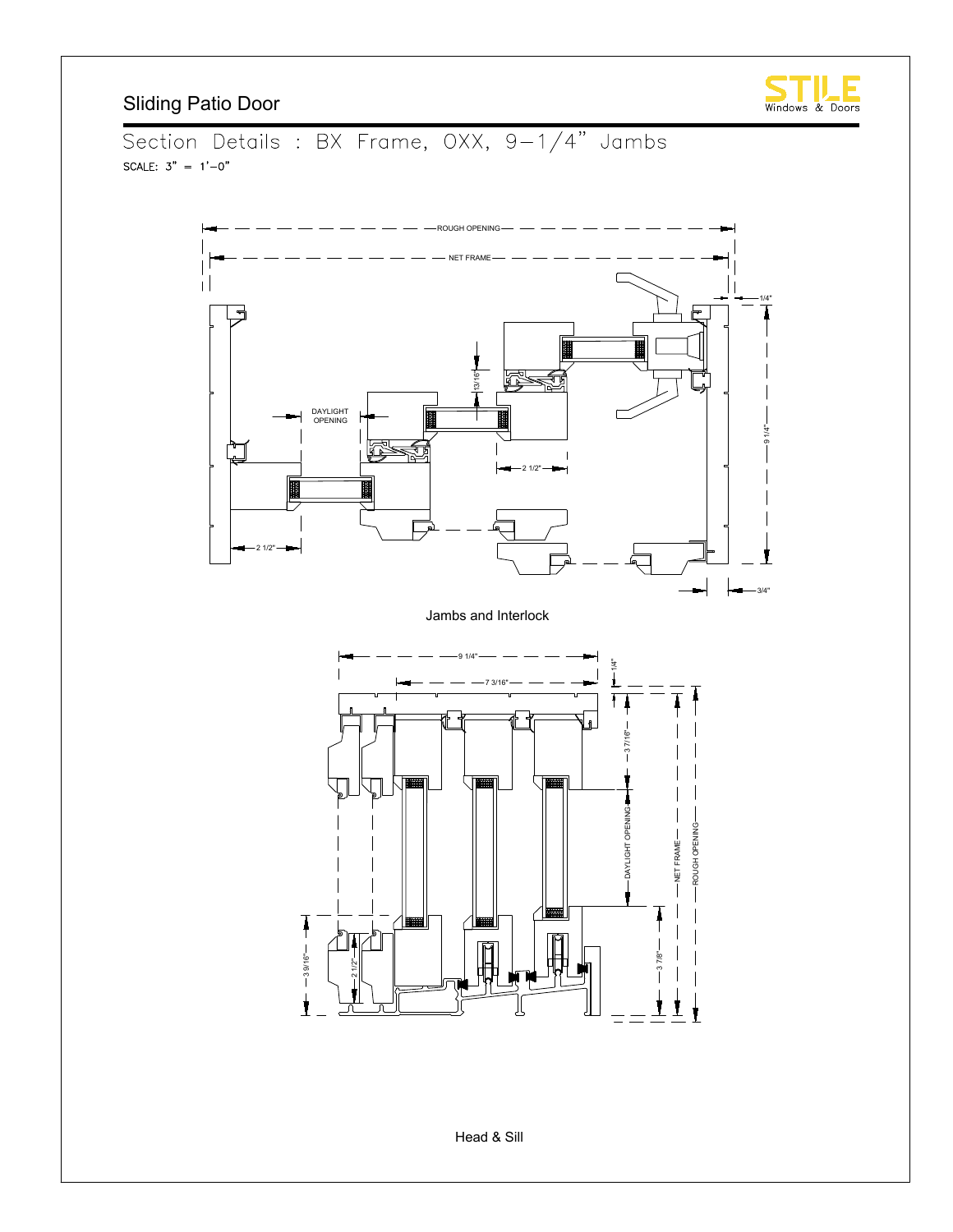

Section Details : Brickmold Frame, OXXO, 4-13/16" Jambs SCALE:  $3" = 1'-0"$